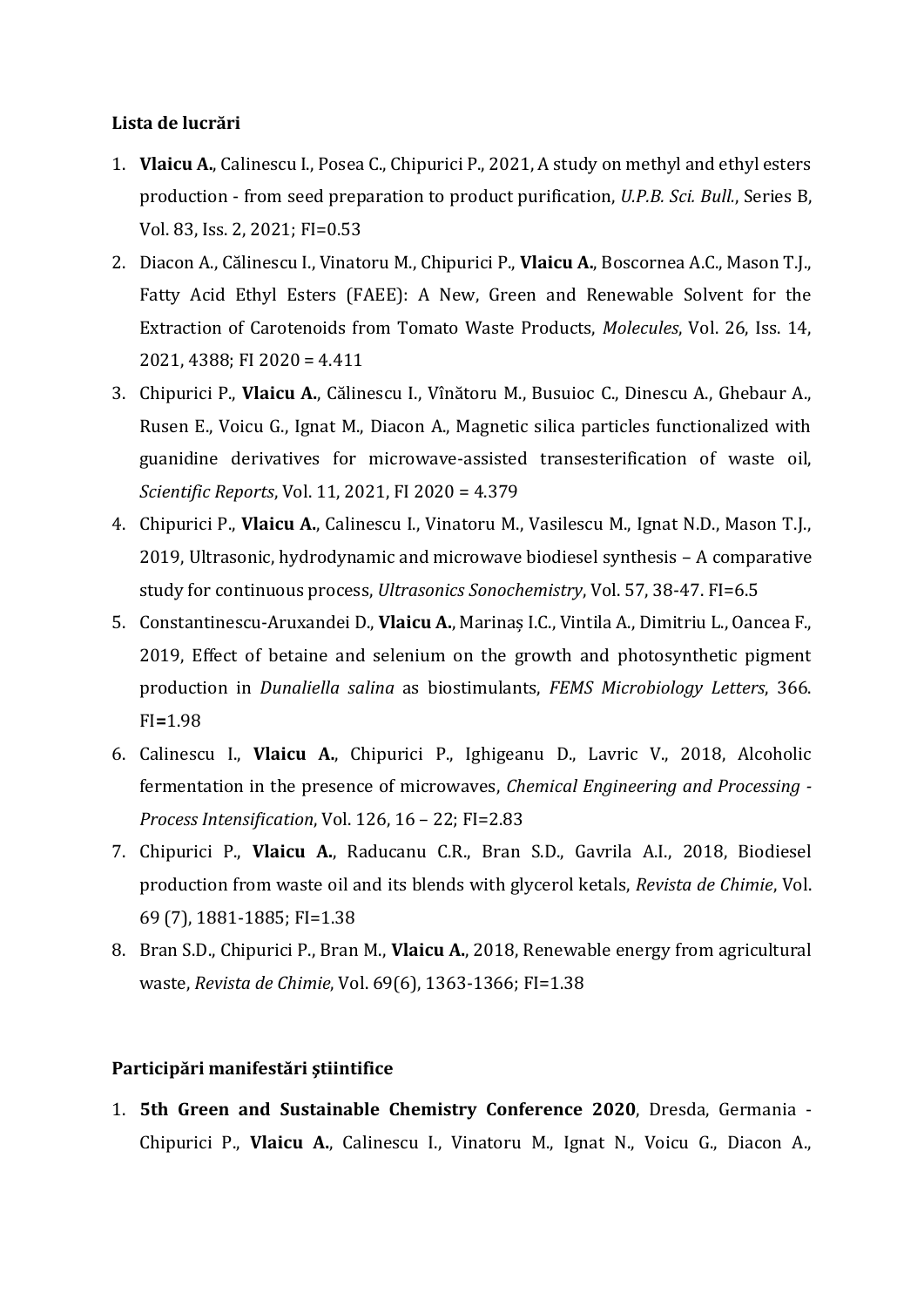Heterogeneous catalyst activation and process intensification of biodiesel synthesis using ultrasound

- 2. **5th Green and Sustainable Chemistry Conference 2020**, Dresda, Germania **Vlaicu A.**, Diacon A., Rusen E., Busuioc C., Chipurici P., Ignat N., Calinescu I., Vinatoru M., Biodiesel synthesis through heterogeneous catalysis using organic bases supported on magnetic silica nanoparticles
- 3. **4th International Caparica Conference on Ultrasonic-based Applications: from analysis to synthesis 2020**, Costa de Caparica, Portugalia - Calinescu I., Vinatoru M., Chipurici P., **Vlaicu A.**, Ignat N., Mason T., Ultrasonic, hydrodynamic and microwave biodiesel synthesis – A comparative study for continuous process
- 4. **Chemisty Conference for Young Scientists - ChemCYS 2020**, Blankenberge, Belgia - **Vlaicu A.**, Chipurici P., Calinescu I., Diacon A., Vintila A., Vinatoru M., Study on the effects of microwave and/or ultrasound during the pretreatment with DMP of wet *Nannochloris sp.* biomass
- 5. **International Chemical Engineering & Catalysis Conference 2019**, Londra, Marea Britanie - Chipurici P., Diacon A., **Vlaicu A.**, Calinescu I., Vinatoru M., Intensification of Biodiesel Synthesis through Ultrasound Assisted Heterogeneous Catalyzed Transesterification
- 6. **21st Romanian International Conference on Chemistry and Chemical Engineering (RICCCE) 2019**, Constanta-Mamaia, Romania - Chipurici P., Diacon A., Calinescu I., Vinatoru M., Trifan A., **Vlaicu A.**, Optimization of Ultrasound - Assisted Extraction (UAE) of Lycopene from Tomato Skins
- 7. **21st Romanian International Conference on Chemistry and Chemical Engineering (RICCCE) 2019**, Constanta-Mamaia, Romania - **Vlaicu A.**, Chipurici P., Trifan A., Calinescu I., Vinatoru M., Vintila A., Diacon A., Optimization of ultrasound assisted extraction (UAE) of biocomponents from microalgal biomass
- 8. **21st Romanian International Conference on Chemistry and Chemical Engineering (RICCCE) 2019**, Constanta-Mamaia, Romania - Diacon A., **Vlaicu A.**, Boscornea C., Calinescu I., Vinatoru M., Chipurici P., Conventional and Ultrasound Assisted Extraction (UAE) of Lycopene from Siriana F1 hybrid and Pontica 102 Tomatoes